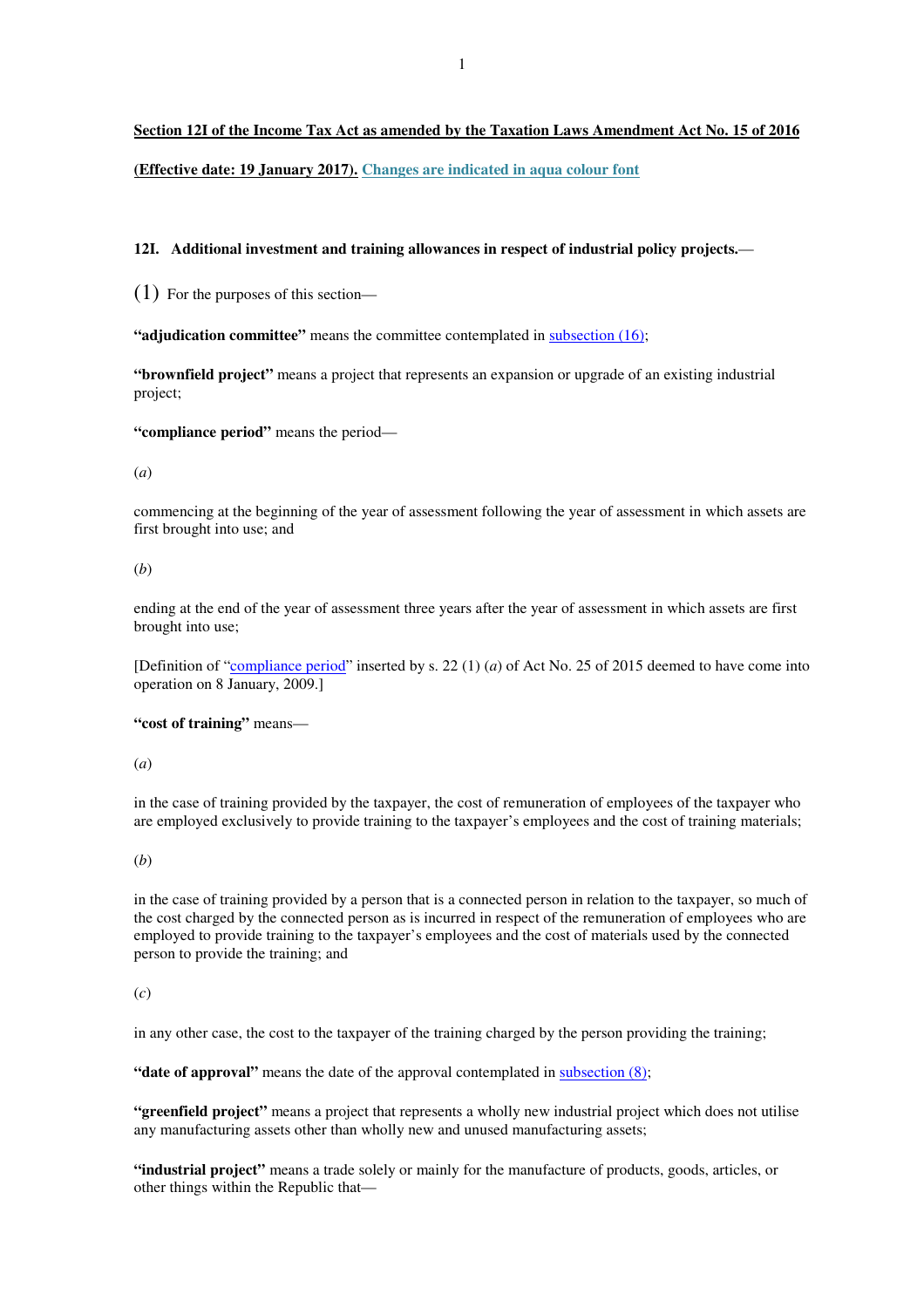(*a*)

is classified under "Section C: Manufacturing" in version 7 of the Standard Industrial Classification Code (referred to as the "SIC Code") issued by Statistics South Africa; or

[Para. (*a*) substituted by s. 22 (1) (*a*) of Act No. 43 of 2014.]

(*b*)

in the case of products, goods, articles or things which are not yet classified, the adjudication committee is of the view will be classified as contemplated in  $\frac{0}{2}$  paragraph  $(a)$ , but does not include—

(i)

distilling, rectifying and blending of spirits (SIC Code 1101);

(ii)

manufacture of wines (SIC Code 1102);

 $(iii)$ 

manufacture of malt liquors and malt (SIC Code 103);

 $(iv)$ 

manufacture of tobacco products (SIC Code 12);

(v)

manufacture of weapons and ammunition (SIC Code 252);

(vi)

manufacture of bio-fuels if that manufacture negatively impacts on food security in the Republic;

[Definition of "industrial project" amended by s. 22 (1) (*a*) of Act No. 43 of 2014 (Editorial Note: as amended by s. 151 (1) of Act No. 25 of 2015). Para. (*b*) substituted by s. 22 (1) (*a*) of Act No. 43 of 2014.]

**"manufacturing asset"** means any building, plant or machinery acquired, contracted for or brought into use by a company, which-

# (*a*)

will mainly be used by that company in the Republic for the purposes of carrying on an industrial project of that company within the Republic; and

### (*b*)

will qualify for a deduction in terms of section 12C (1) (*a*), 13 or 13*quat*,

and includes any improvement to such building, plant or machinery.

[Definition of "manufacturing asset" substituted by s. 24 (1) (*a*) of Act No. 17 of 2009 deemed to have come into operation as from the commencement of years of assessment ending on or after 1 January, 2009.]

 (1A) For the purposes of this section, if a taxpayer completes an improvement as contemplated in section 12N, the improvement shall be deemed to be a new and unused manufacturing asset and the expenditure incurred by the taxpayer to complete the improvement shall be deemed to be the cost of that new and unused manufacturing asset contemplated in subsection (2).

[Sub-s. (1A) inserted by s. 26 (1) (*a*) of Act No. 7 of 2010 with effect from the date of promulgation of that Act, 2 November, 2010.]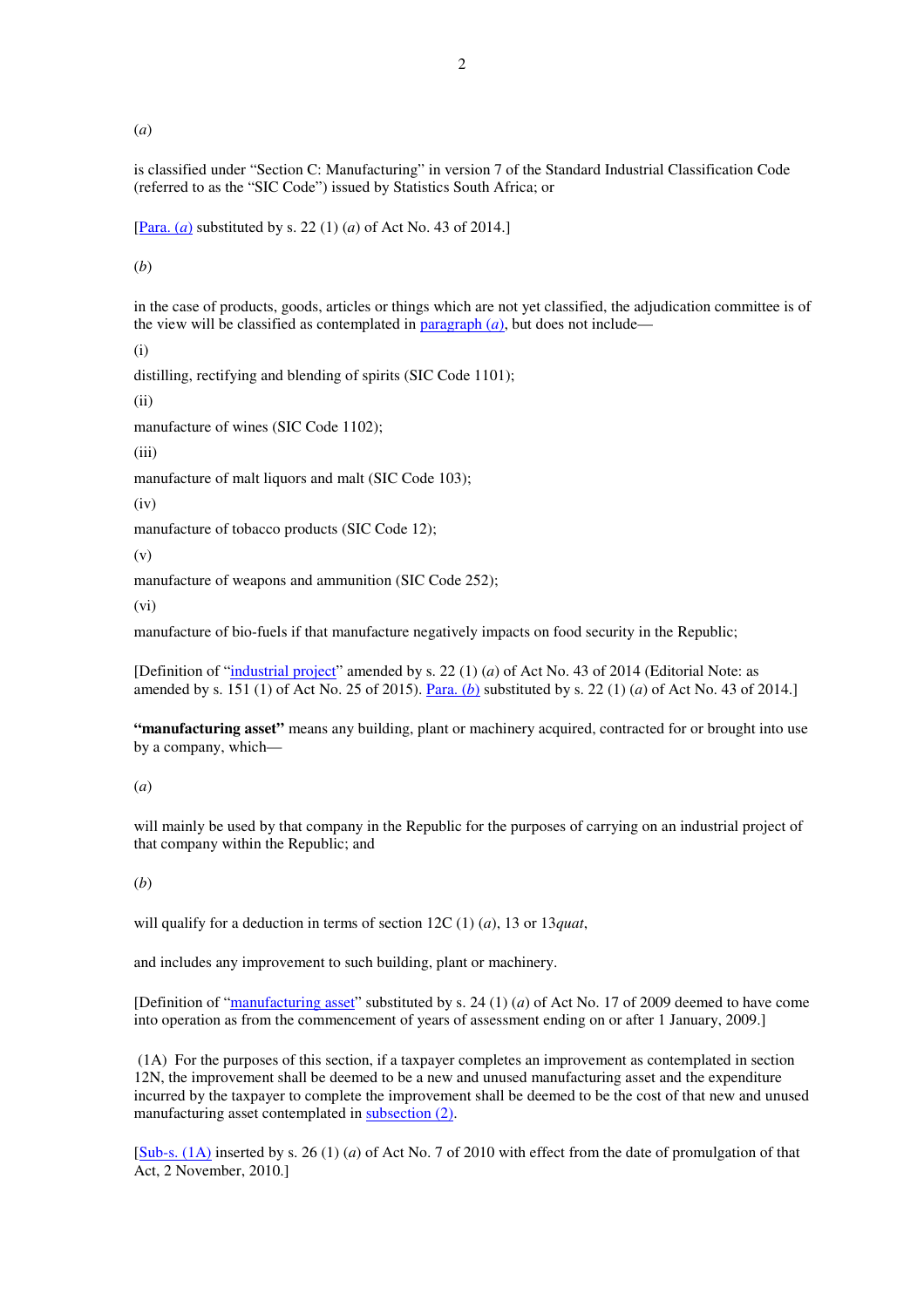(1B) For the purposes of this section, if a taxpayer completes an improvement on any land not owned by that taxpayer and that improvement consists of machinery or plant as contemplated in section 12C (1) (*a*), that taxpayer shall be deemed to be the owner of that improvement.

[Sub-s. (1B) inserted by s. 22 (1) (*b*) of Act No. 43 of 2014 with effect from 1 January, 2015.]

(2) In addition to any other deductions allowable in terms of this Act**,** a company may, subject to subsection (3), deduct an amount (hereinafter referred to as an additional investment allowance) equal to—

(*a*)

(i)

55 per cent of the cost of any new and unused manufacturing asset used in an industrial policy project with preferred status; or

(ii)

100 per cent of the cost of any new and unused manufacturing asset used in an industrial policy project with preferred status that is located within a special economic zone; or

[Para. (*a*) substituted by s. 24 (1) (*b*) of Act No. 17 of 2009 and by s. 37 (1) (*a*) of Act No. 24 of 2011 with effect from 1 January, 2012 and applicable in respect of projects approved on or after that date. Sub-para. (ii) substituted by s. 22 (1) (*c*) of Act No. 43 of 2014 with effect from the date on which the Special Economic Zones Act, 2014 (Act No. 16 of 2014), comes into operation: 9 February, 2016 (Proclamation No. R.6 in *Government Gazette* 39667 of 9 February, 2016).]

(*b*)

(i)

35 per cent of the cost of any new and unused manufacturing asset used in any industrial policy project other than an industrial policy project with preferred status; or

(ii)

75 per cent of the cost of any new and unused manufacturing asset used in any industrial policy project other than an industrial policy project with preferred status that is located within a special economic zone,

[Para. (*b*) substituted by s. 24 (1) (*b*) of Act No. 17 of 2009 and by s. 37 (1) (*b*) of Act No. 24 of 2011 with effect from 1 January, 2012 and applicable in respect of projects approved on or after that date. Sub-para. (ii) substituted by s. 22 (1) (*d*) of Act No. 43 of 2014 with effect from the date on which the Special Economic Zones Act, 2014 (Act No. 16 of 2014), comes into operation: 9 February, 2016 (Proclamation No. R.6 in *Government Gazette* 39667 of 9 February, 2016).]

in the year of assessment during which that asset is first brought into use by the company as owner thereof for the furtherance of the industrial policy project carried on by that company, if that asset was acquired and contracted for on or after the date of approval and was brought into use within four years from the date of approval.

[Sub-s. (2) amended by s. 37 (1) (*c*) of Act No. 24 of 2011 deemed to have come into operation on 5 January, 2009.]

(3) The additional investment allowance contemplated in subsection (2) may not exceed—

(*a*)

R900 million in the case of any greenfield project with preferred status, or R550 million in the case of any other greenfield project from the date of approval;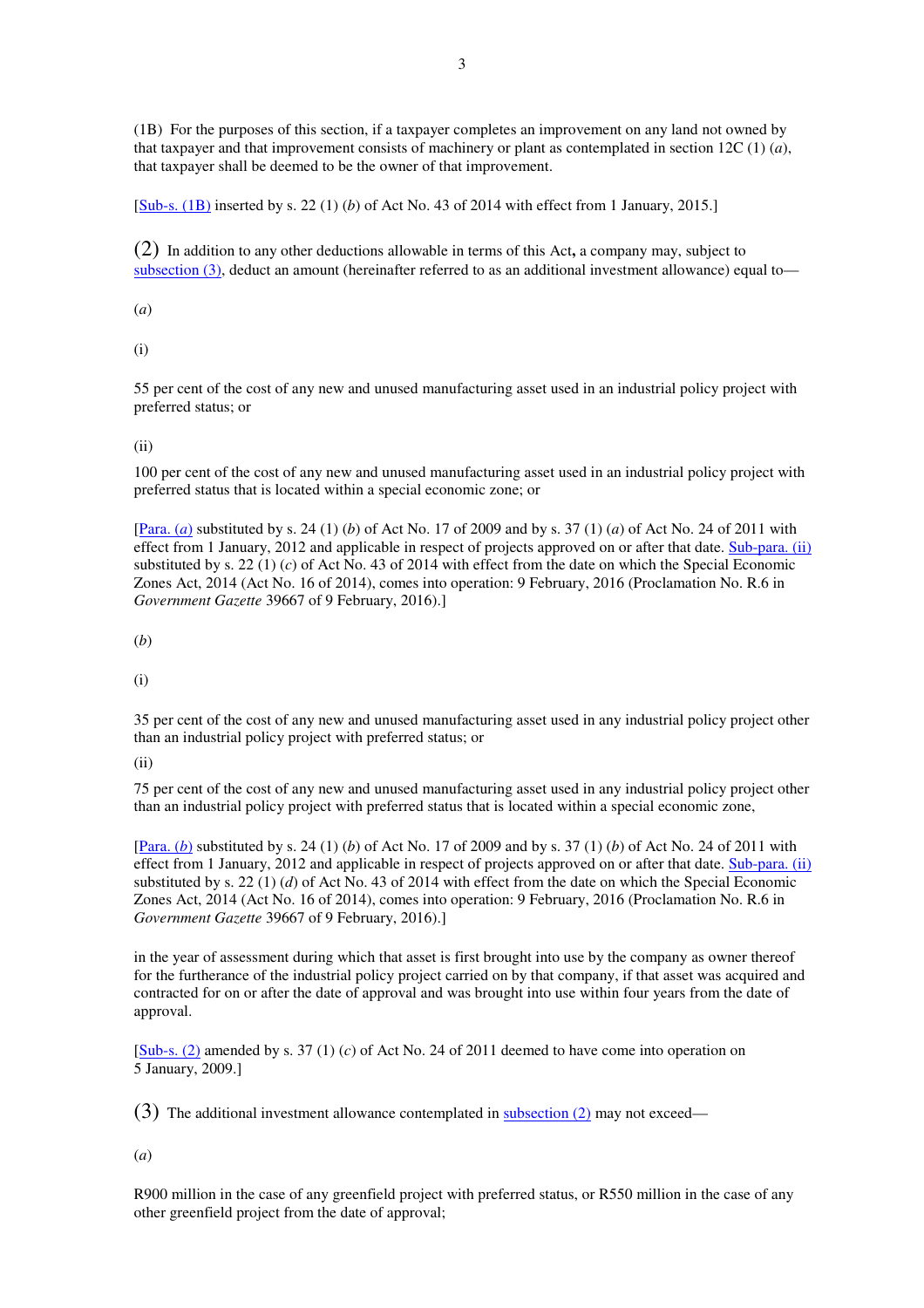[Para. (*a*) substituted by s. 28 (1) (*a*) of Act No. 22 of 2012 deemed to have come into operation on 1 January, 2012 and applicable in respect of industrial policy projects approved on or after that date.]

(*b*)

R550 million in the case of any brownfield project with preferred status, or R350 million in the case of any other brownfield project from the date of approval.

[Para. (*b*) substituted by s. 28 (1) (*a*) of Act No. 22 of 2012 deemed to have come into operation on 1 January, 2012 and applicable in respect of industrial policy projects approved on or after that date.]

(4) In addition to any other deductions allowable in terms of this Act**,** a company may, subject to subsection (5), deduct an amount (hereinafter referred to as an additional training allowance) equal to the cost of training provided to employees in the year of assessment during which the cost of training is incurred for the furtherance of the industrial policy project carried on by that company.

(5) (*a*) The cost of training contemplated in subsection (4) must be incurred by the end of the compliance period.

(*b*) Notwithstanding subsection (2), there must be allowed to be deducted, not earlier than the year of assessment preceding the year in which the asset is brought into use, any amount in respect of the additional training allowance.

(*c*) The additional training allowance contemplated in subsection (4) allowed to a company may not exceed R36 000 per employee.

(*d*) The additional training allowance contemplated in subsection (4) allowed to a company at the end of the compliance period from the date of approval may not exceed—

(i)

R30 million in the case of an industrial policy project with preferred status; and

(ii)

R20 million in the case of any other industrial policy project.

[Sub-s. (5) substituted by s. 22 (1) (*b*) of Act No. 25 of 2015 with effect from 1 January, 2016.]

(6) (*a*) Where a taxpayer is allowed a deduction in terms of subsection (2) in the current or any previous year of assessment, any balance of assessed loss carried forward by the taxpayer during a year of assessment must be increased by the amount by which that balance of assessed loss exceeds an amount equal to any balance of assessed loss that would have been carried forward during that year had that deduction not been allowed, multiplied by the rate contemplated in paragraph (*a*) of the definition of "prescribed rate" as at the end of the year of assessment.

(*b*) Paragraph (*a*) does not apply in respect of any balance of assessed loss incurred by a taxpayer during any year of assessment more than four years after the year during which the approval contemplated in subsection (8) is granted.

(7) An industrial project of a company constitutes an industrial policy project if—

(*a*)

the Minister of Trade and Industry, after taking into account the recommendations of the adjudication committee, is satisfied that—

(i)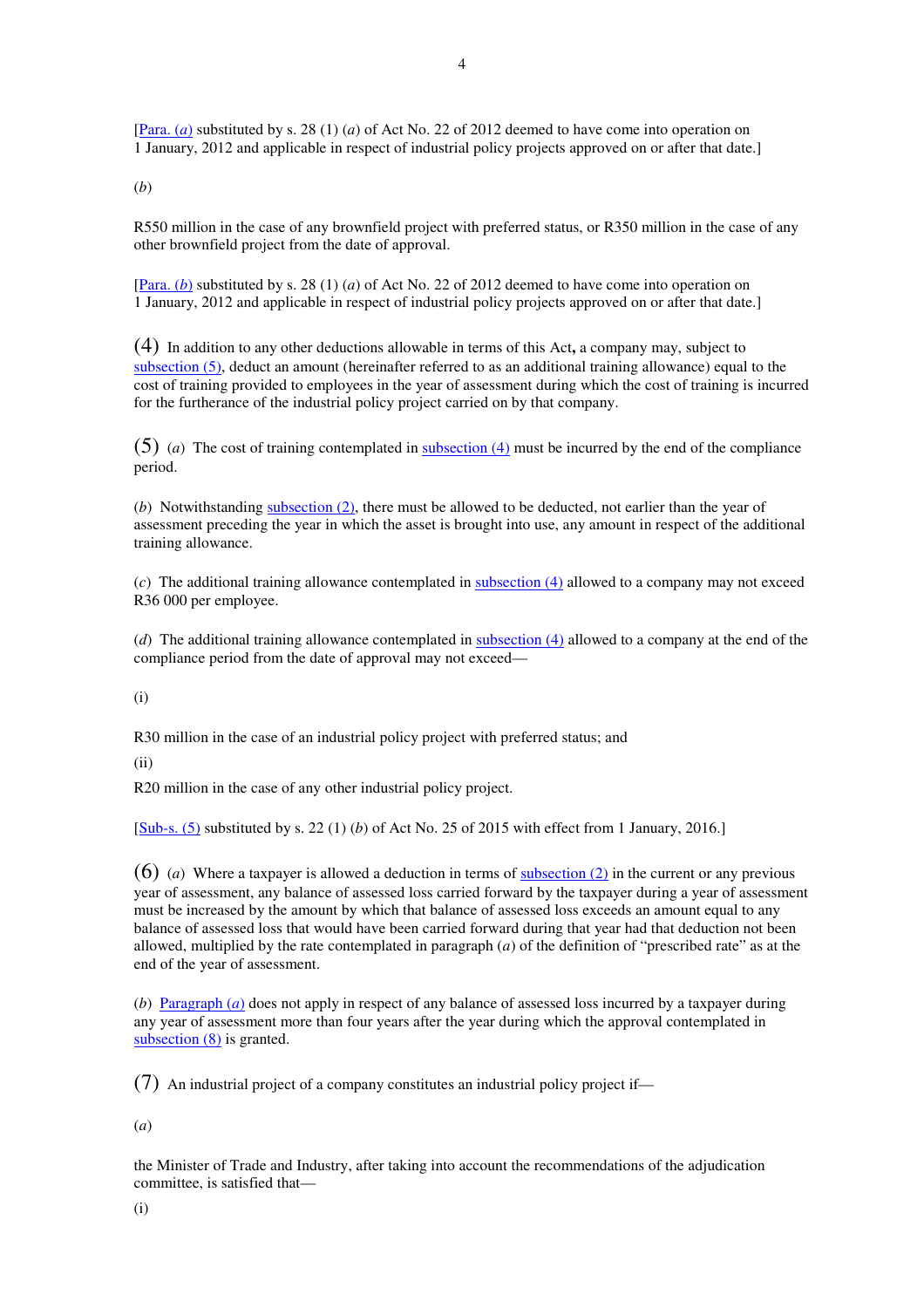the cost of all manufacturing assets to be acquired by the company for the purposes of the project will exceed—

(*aa*)

in the case of greenfield projects, R50 million; and

[Item (*aa*) substituted by s. 22 (1) (*e*) of Act No. 43 of 2014 with effect from 1 January, 2015.]

(*bb*)

in the case of brownfield projects, the higher of—

(A)

R30 million; or

(B)

the lesser of R50 million or 25 per cent of the expenditure incurred to acquire assets previously used in the project;

[Sub-item (B) substituted by s. 22 (1) ( *f* ) of Act No. 43 of 2014 with effect from 1 January, 2015.]

(ii)

the project does not constitute an industrial participation project and does not receive any concurrent industrial incentive provided by any national sphere of government; and

(iii)

the project is not integrally related to any other project of the company (or any other company that forms part of the same group of companies as that company) that has been approved as contemplated in subsection (8);

[Sub-para. (iii) substituted by s. 24 (1) (*c*) of Act No. 17 of 2009 deemed to have come into operation as from the commencement of years of assessment ending on or after 1 January, 2009.]

 $(iv)$ 

. . . . . .

[Sub-para. (iv) deleted by s. 22 (1) (*c*) of Act No. 25 of 2015 deemed to have come into operation on 8 January, 2009.]

(*b*)

. . . . . .

[Para. (*b*) amended by s. 24 (1) (*d*) of Act No. 17 of 2009 and deleted by s. 28 (1) (*b*) of Act No. 22 of 2012 deemed to have come into operation on 1 January, 2012 and applicable in respect of industrial policy projects approved on or after that date.]

(*c*)

more than 50 per cent of the manufacturing assets to be acquired by the company for the purposes of the project will be brought into use by that company within four years from the date of approval; and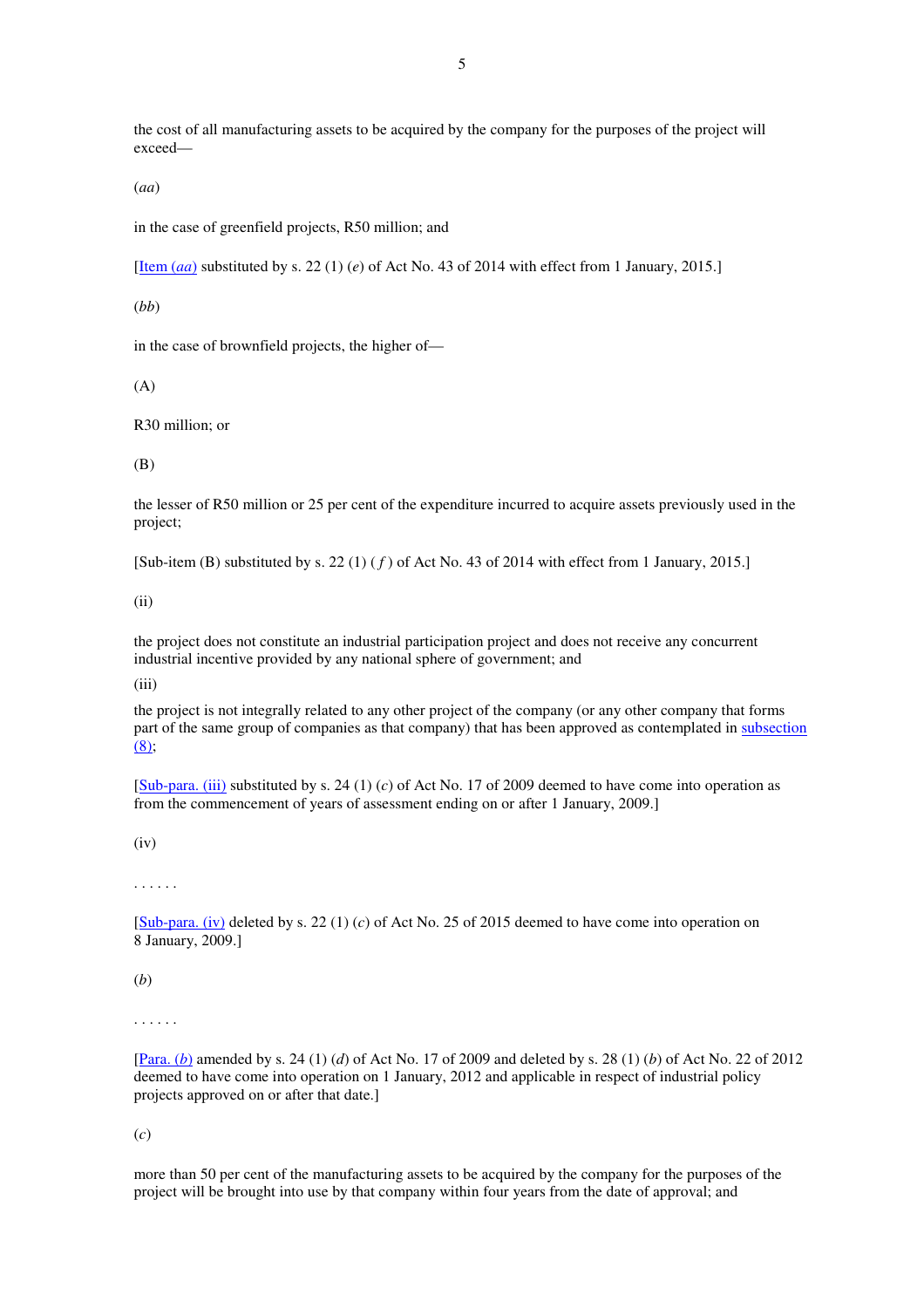(*d*)

the application for approval of the project by the company is received by the Minister of Trade and Industry not later than 31 December 2017, in such form and containing such information as the Minister of Trade and Industry may prescribe.

[Para. (*d*) substituted by s. 26 (1) (*b*) of Act No. 7 of 2010 and by s. 22 (1) (*d*) of Act No. 25 of 2015 with effect from 1 January, 2016.]

(8) The Minister of Trade and Industry must, after taking into account the recommendations of the adjudication committee, approve an industrial project as an industrial policy project, either with or without preferred status, where that Minister is satisfied that the industrial policy project will significantly contribute to the Industrial Policy Programme within the Republic having regard to—

(*a*)

the extent to which the project will upgrade an industry within the Republic by—

(i)

utilising innovative processes;

(ii)

utilising new technology that results in—

(*aa*)

improved energy efficiency; and

(*bb*)

cleaner production technology; and

(iii)

providing skills development;

(*b*)

the extent to which the project will provide general business linkages within the Republic;

(*c*)

the extent to which the project will acquire goods or services from small, medium and micro enterprises;

(*d*)

. . . . . .

[Para. (*d*) deleted by s. 22 (1) (*g*) of Act No. 43 of 2014 with effect from 1 January, 2015.]

(*e*)

the extent to which the project will provide skills development in the Republic; and

 $(f)$ 

in the case of a greenfield project, the location of the project within a special economic zone.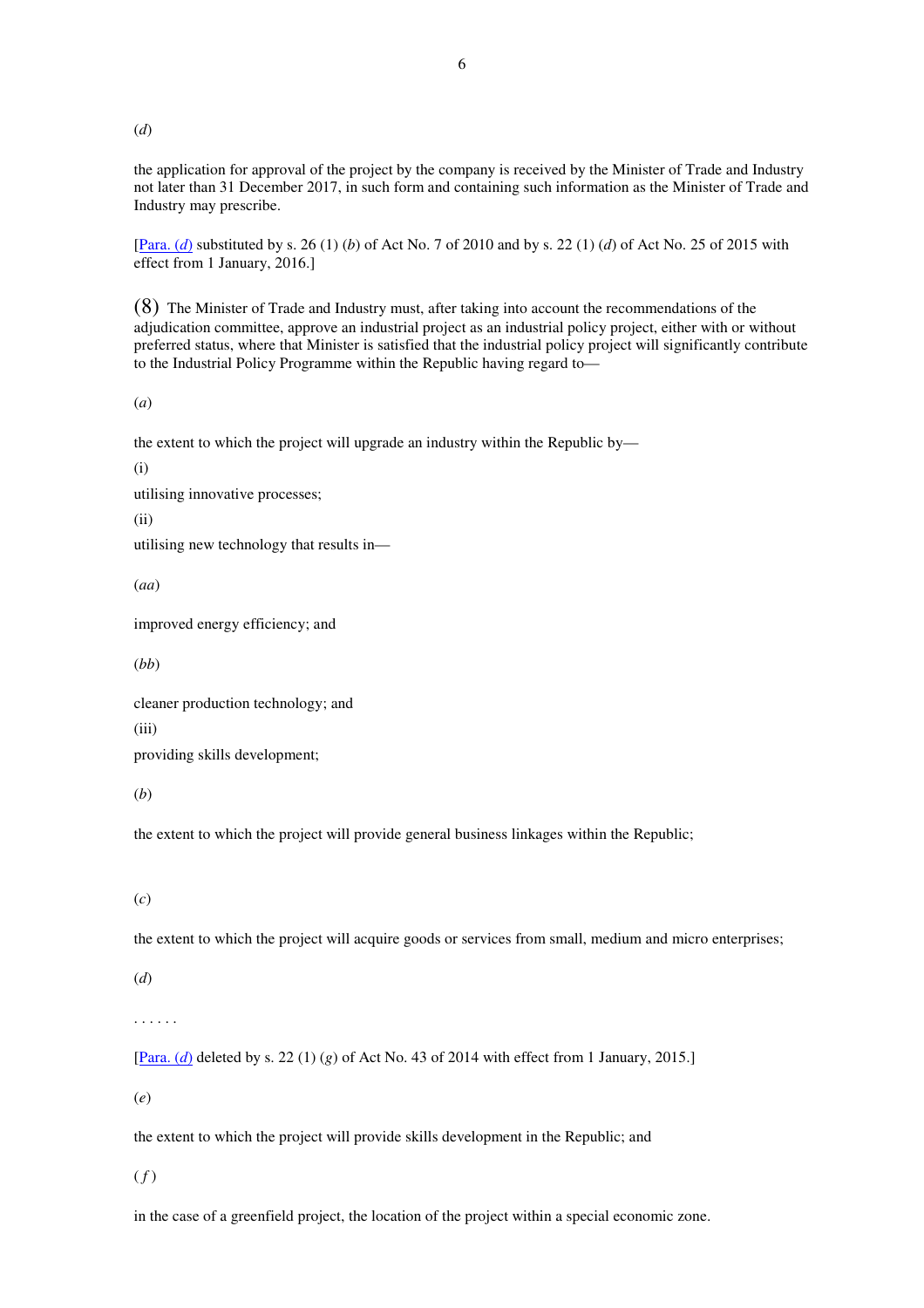[Para. ( *f* ) substituted by s. 22 (1) (*h*) of Act No. 43 of 2014 with effect from the date on which the Special Economic Zones Act, 2014 (Act No. 16 of 2014), comes into operation: 9 February, 2016 (Proclamation No. R.6 in *Government Gazette* 39667 of 9 February, 2016).]

 $(9)$  Notwithstanding subsection  $(8)$ , the Minister of Trade and Industry may not approve any industrial project where the potential additional investment and training allowances in respect of that project and all other approved industrial projects (other than those projects where the approval thereof has been withdrawn under subsection (12)), will in the aggregate exceed R20 billion.

[Sub-s. (9) substituted by s. 37 (1) (*d*) of Act No. 24 of 2011 deemed to have come into operation on 5 January, 2009.]

(10) The Minister of Finance, in consultation with the Minister of Trade and Industry, must make regulations prescribing—

(*a*)

the factors to be taken into account in determining whether the industrial project will significantly contribute to the Industrial Policy Programme within the Republic;

#### (*b*)

the factors to be taken into account in determining whether the project will provide general business linkages within the Republic;

(*c*)

the factors to be taken into account in determining whether goods or services will be acquired from small, medium and micro enterprises;

#### (*d*)

. . . . . .

[Para. (*d*) deleted by s. 22 (1) (*i*) of Act No. 43 of 2014 with effect from 1 January, 2015.]

(*e*)

the extent to which the project must provide skills development in the Republic and the factors to be taken into account in determining whether the project provides skills development in the Republic;

# $(f)$

the factors to be taken into account in determining the location of the project within a special economic zone;

[Para. ( *f* ) substituted by s. 22 (1) ( *j*) of Act No. 43 of 2014 with effect from the date on which the Special Economic Zones Act, 2014 (Act No. 16 of 2014), comes into operation: 9 February, 2016 (Proclamation No. R.6 in *Government Gazette* 39667 of 9 February, 2016).]

(*g*)

the extent to which the project must improve energy efficiency and the factors to be taken into account in determining the extent to which the project must utilise new technology that results in improved energy efficiency and cleaner production technology; and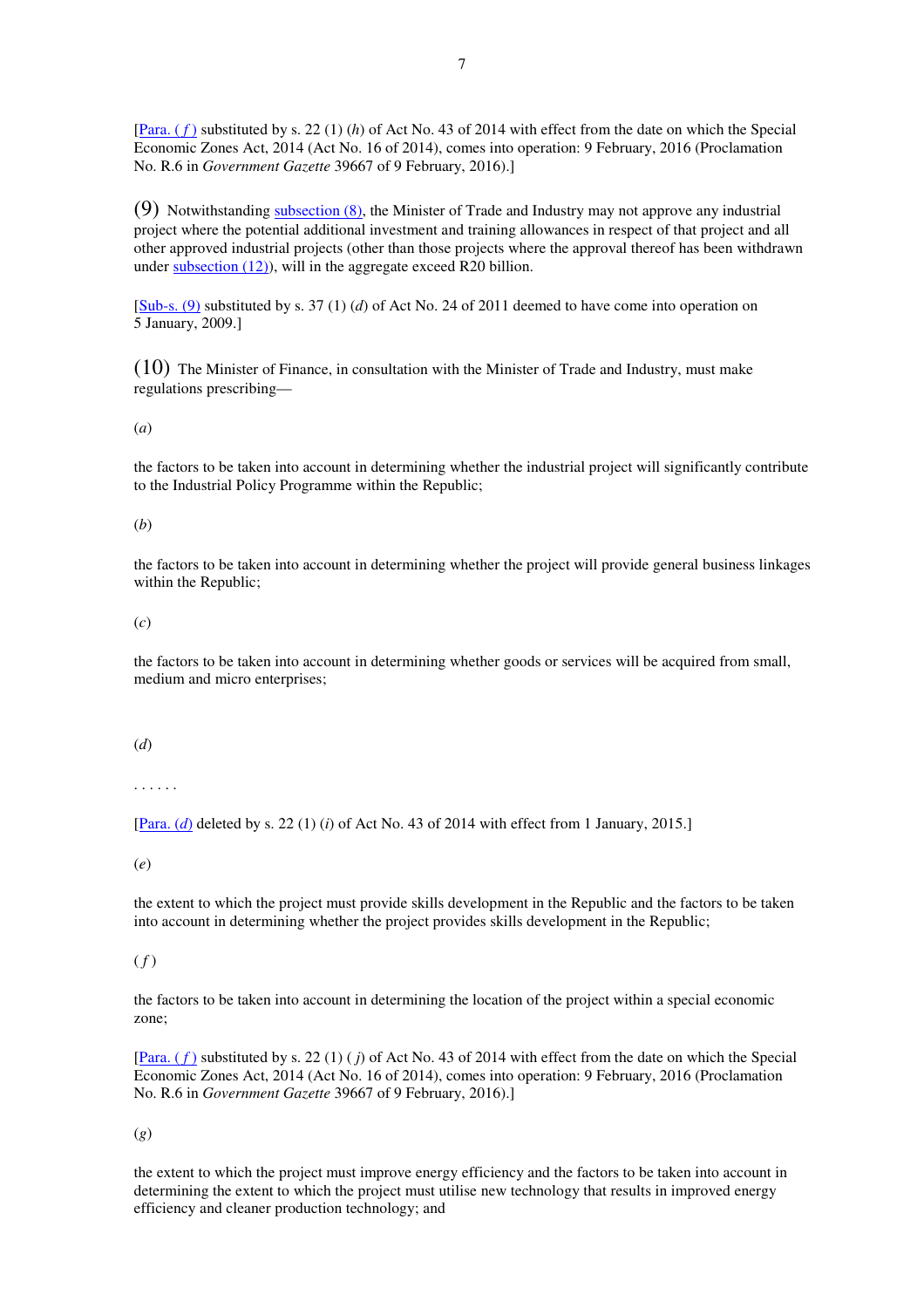(*h*)

what constitutes an industrial participation project and a concurrent industrial incentive.

 $(11)$  Within 12 months after the close of each year of assessment, starting with the year in which approval is granted in terms of subsection (8), a company carrying on an industrial policy project must report until the end of the compliance period to the adjudication committee with respect to the progress of the industrial policy project in terms of the requirements of subsections (7) and (8) within such time, in such form and in such manner as the Minister of Finance may prescribe.

[Sub-s. (11) substituted by s. 6 (1) of Act No. 21 of 2012 and by s. 22 (1) (*e*) of Act No. 25 of 2015 deemed to have come into operation on 8 January, 2009.]

(12) Where in respect of any company carrying on an industrial policy project—

(*a*)

(i)

during any year of assessment—

(*aa*)

any material fact changes; or

#### (*bb*)

the company fails to comply with any requirement contemplated in subsection (7), which would have had the effect that approval in terms of subsection (8) would not have been granted had such change in fact or such failure been known to the Minister of Trade and Industry at the time of granting approval; or

(ii)

the company fails to comply with any requirement contemplated in  $subsection (8)$  at the end of the compliance period;

[Para. (*a*) substituted by s. 22 (1) ( *f* ) of Act No. 25 of 2015 deemed to have come into operation on 8 January, 2009.]

# (*b*)

the company fails to submit a report to the adjudication committee as required in terms of subsection (11); or

### (*c*)

the approval granted in terms of subsection (8) was based on fraudulent information or misrepresentation or non-disclosure of material facts,

the Minister of Trade and Industry may, after taking into account the recommendations of the adjudication committee, withdraw the approval granted in respect of that industrial policy project with effect from a date specified by that Minister, and must inform the Commissioner of that withdrawal and of that date.

(12A) Where in respect of any company carrying on an industrial policy project the Minister of Trade and Industry approved that project as an industrial policy project with preferred status in terms of subsection (8) in accordance with Regulation 4 of the Regulations (GNR.639 of 23 July 2010: (*Government Gazette*  No. 33385) as amended) and that project did not comply with the criteria of a project with preferred status at the end of the compliance period, the Minister of Trade and Industry may, after taking into account the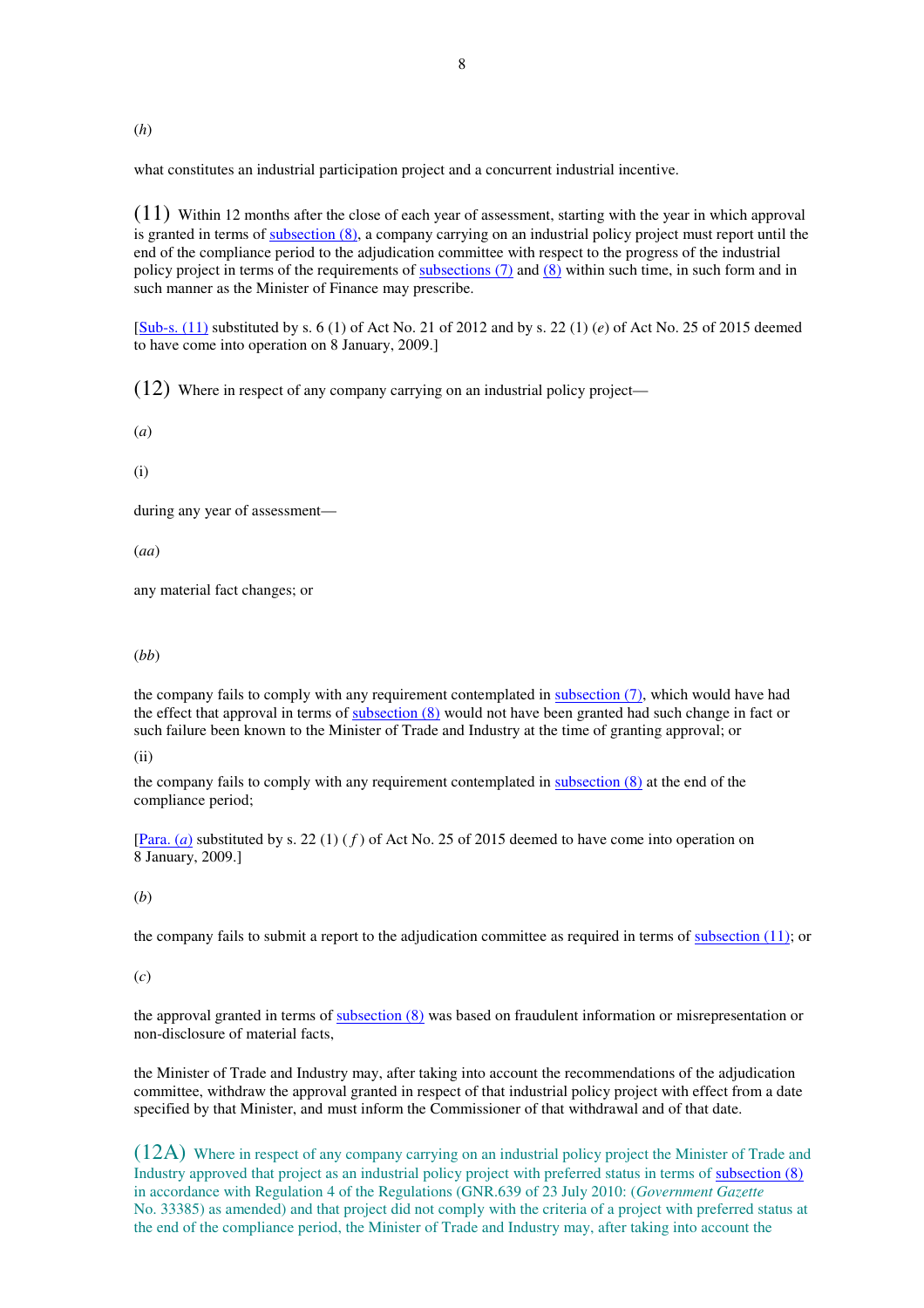recommendations of the adjudication committee, withdraw the approval granted in respect of that industrial policy project as an industrial policy project with preferred status and substitute that approval with an approval of the industrial policy project as a project with qualifying status with effect from a date specified by that Minister, and must inform the Commissioner of that withdrawal, substitution and of that date.

[Sub-s. (12A) inserted by s. 31 (*a*) of Act No. 15 of 2016.]

(13) The Commissioner may, notwithstanding the provisions of Chapter 6 of the Tax Administration Act—

### (*a*)

notify the Minister of Trade and Industry whenever the Commissioner discovers information that may cause a withdrawal of approval in terms of subsection (12);

#### (*b*)

disallow all deductions otherwise provided for under this section starting with the date of approval if the company is guilty of fraud or misrepresentation or non-disclosure of material facts with regard to any tax, duty or levy administered by the Commissioner and must notify the Minister of Trade and Industry accordingly; and

### (*c*)

inform the Minister of Trade and Industry where any company has requested the Commissioner to issue a certificate contemplated in subsection (7) (*b*) (ii) and that certificate was denied;

[Para. (*c*) amended by s. 31 (*b*) of Act No. 15 of 2016.]

### (*d*)

where the approval granted in respect of that industrial policy project as an industrial policy project with preferred status was withdrawn and substituted as an industrial policy project with qualifying status as contemplated in subsection (12A), make an appropriate adjustment to the taxable income of that company during the year of assessment in which that approval is substituted in relation to all deductions of the company as at the end of that year of assessment, having regard to all amounts which would have been deemed to have been incurred by that company had the provisions of this paragraph not been applicable during all years of assessment before that year of assessment and all amounts which have been deducted from the income of that company during those years of assessment.

[Sub-s. (13) amended by s. 271 read with para. 36 (*a*) of Sch. 1 of Act No. 28 of 2011. Para. (*d*) added by s. 31 (*b*) of Act No. 15 of 2016.]

 $(14)$  The Commissioner may, notwithstanding the provisions of sections 99 and 100 of the Tax Administration Act, raise an additional assessment for any year of assessment where—

### (*a*)

an additional investment allowance which has been allowed in any previous year must be disallowed in terms of subsection  $(12)$  or  $(13)$ ; or

#### (*b*)

an adjustment must be made as contemplated in subsection (13) (*d*).

[Sub-s. (14) substituted by s. 271 read with para. 36 (*b*) of Sch. 1 of Act No. 28 of 2011 and by s. 31 (*c*) of Act No. 15 of 2016.]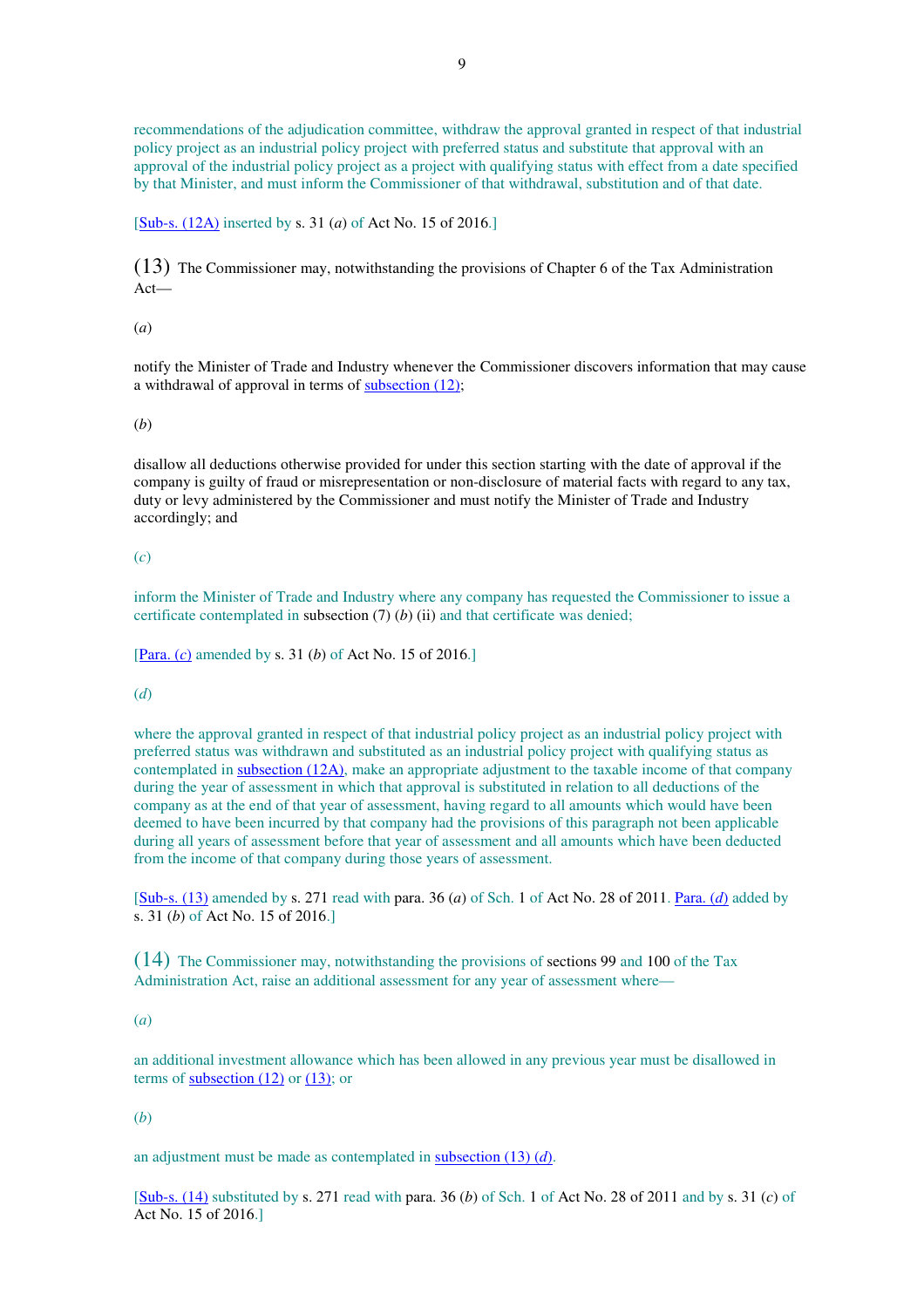$(15)$  ......

[Sub-s. (15) deleted by s. 271 read with para. 36 (*c*) of Sch. 1 of Act No. 28 of 2011.]

 $(16)$  There shall for the purposes of this section be an adjudication committee which must consist of at least—

(*a*)

three persons employed by the Department of Trade and Industry, appointed by the Minister of Trade and Industry; and

(*b*)

three persons employed by the National Treasury or the South African Revenue Service, appointed by the Minister of Finance:

Provided that the Minister of Trade and Industry or the Minister of Finance, as the case may be, may appoint alternative persons so employed if any person appointed in terms of paragraph (*a*) or (*b*) is not available to perform any function as a member of the committee.

(17) The adjudication committee is an independent committee which performs its functions impartially and without fear, favour or prejudice and for the purpose of this section, the adjudication committee may—

(*a*)

evaluate any application and make recommendations to the Minister of Trade and Industry for purposes of the approval of any industrial project in terms of  $subsection (8)$ ;

(*b*)

investigate or cause to be investigated any industrial policy project for the purposes of this section;

(*c*)

monitor all industrial policy projects—

(i)

to determine whether the objectives of this section are being achieved; and

(ii)

to advise the Minister of Finance and the Minister of Trade and Industry on any future proposed amendment or adjustment thereof;

(*d*)

require any company applying for approval of any industrial project as an industrial policy project in terms of this section to furnish such information or documents as are necessary for the committee and Minister of Trade and Industry to perform their functions in terms of this section;

(*e*)

for a specific purpose and on such conditions and for such period as it may determine obtain the assistance of any person to advise the adjudication committee relating to any function assigned to the committee in terms of this section; and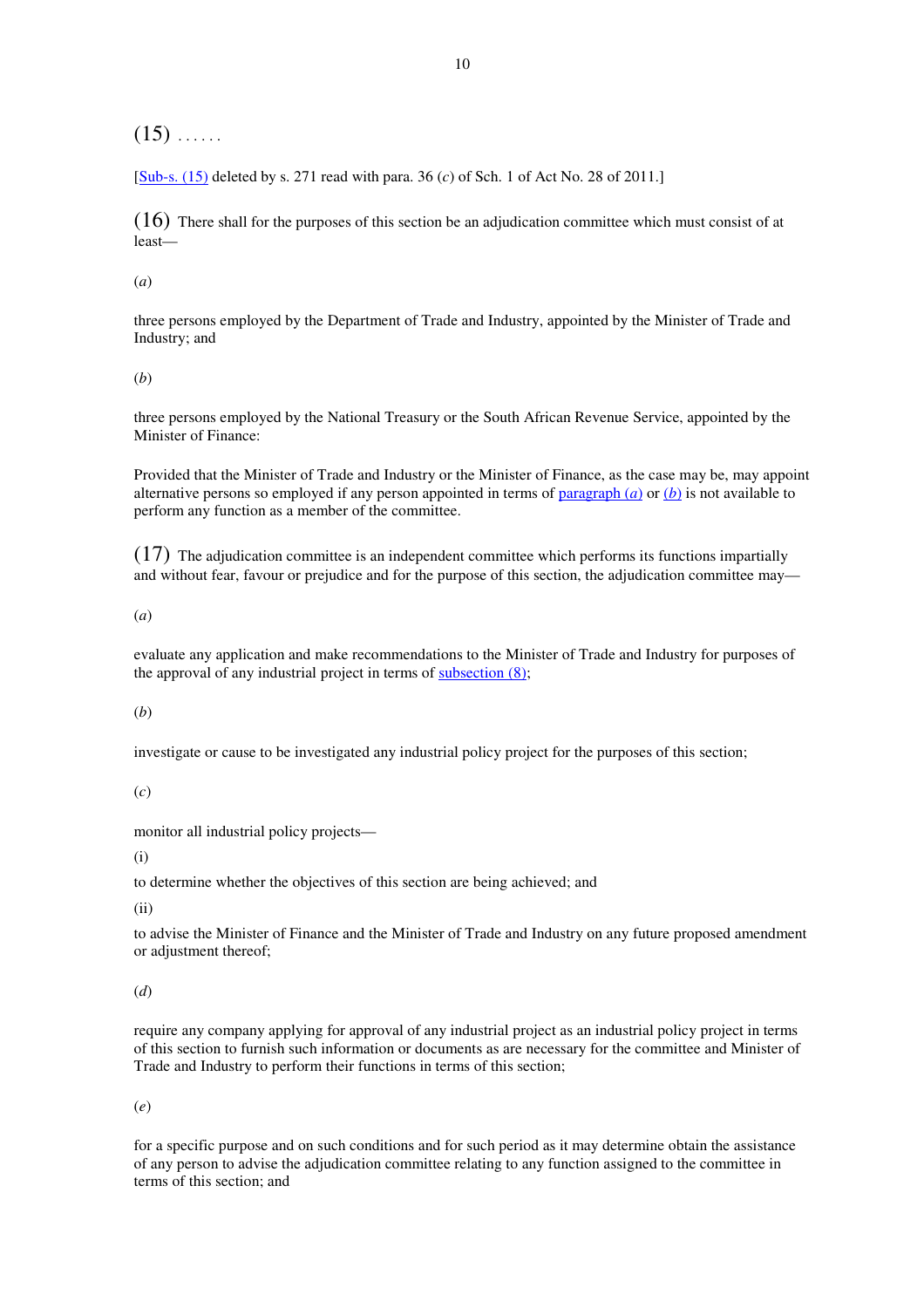### $(f)$

appoint its own chairperson and determine the procedures for its meetings provided that all procedures must be properly recorded and minuted.

(18) The members of the adjudication committee and any person whose assistance has been obtained by that committee may not—

(*a*)

act in any way that is inconsistent with the provisions of subsection (17) or expose themselves to any situation involving the risk of a conflict between their responsibilities and private interests; or

(*b*)

use their position or any information entrusted to them, to enrich themselves or improperly benefit any other person.

(19) The Minister of Trade and Industry—

### (*a*)

may, after taking into account the recommendations of the adjudication committee, extend the periods contemplated in subsections  $(2)$ ,  $(6)$   $(b)$  and  $(7)$   $(c)$  by a period not exceeding one year;

[Para. (*a*) substituted by s. 31 (*d*) of Act No. 15 of 2016.]

(*b*)

must provide written reasons for any decision to grant or deny any application for approval of an industrial project as an industrial policy project in terms of subsection (8), or for any withdrawal of approval as contemplated in subsection (12);

(*c*)

must inform the Commissioner of the approval of any industrial project as an industrial policy project in terms of subsection (8), setting out such particulars as are required by the Commissioner to determine the amount of the additional investment allowance allowable in terms of this section;

(*d*)

must publish the particulars of any application received from a company for approval of an industrial project as an industrial policy project in the *Gazette* not later than 30 days after providing to that company the written reasons for any decision as contemplated in paragraph (*b*);

(*e*)

must submit an annual report to Parliament, and must provide a copy of that report to the Auditor-General, setting out the following information in respect of each company that received approval in terms of subsection (8):

(i)

The name of each company;

(ii)

the description of each industrial policy project;

(iii)